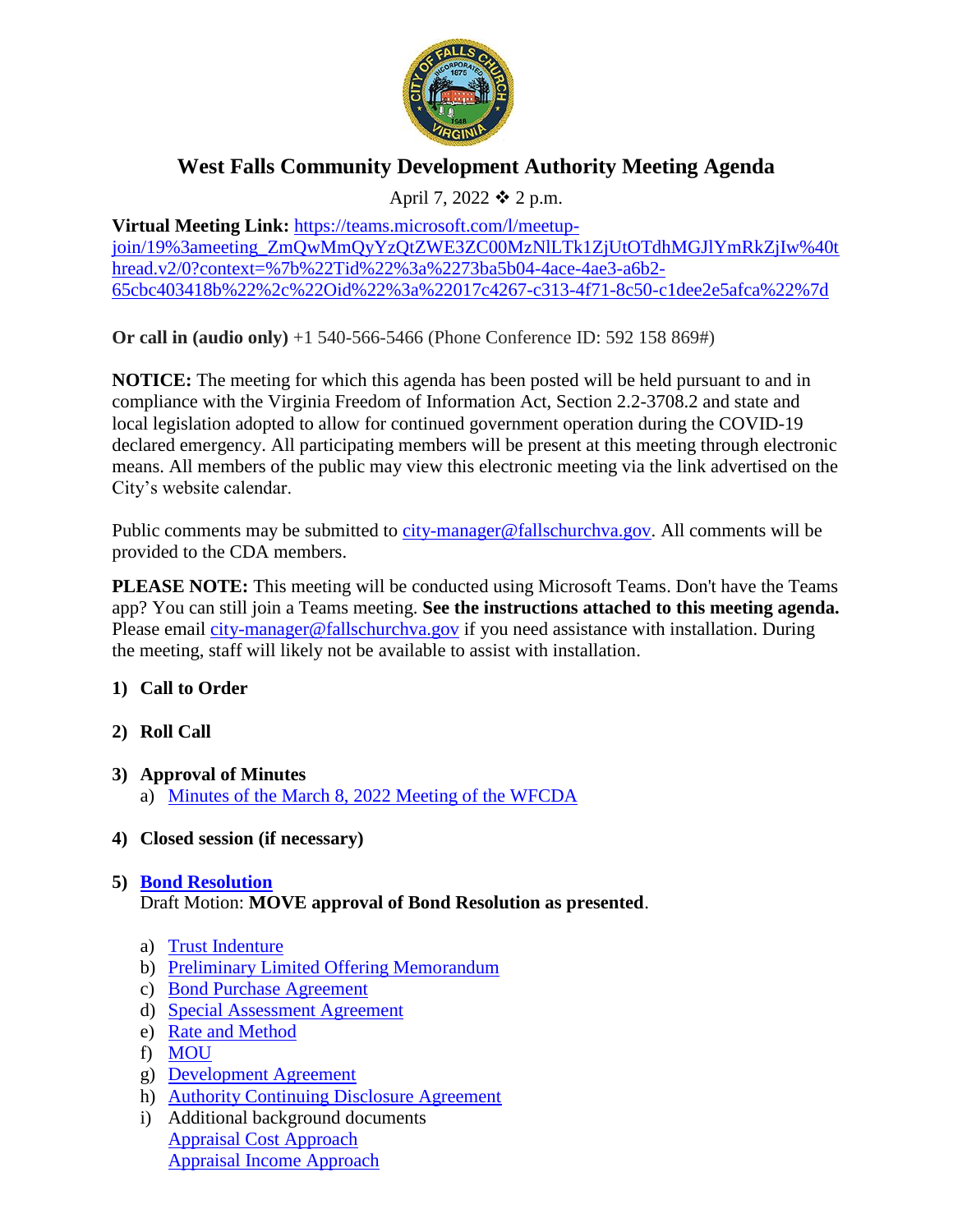[Assessment Roll](https://www.fallschurchva.gov/DocumentCenter/View/16084/05i-3-Assessment-Roll-32422) [City Council Bond Resolution](https://www.fallschurchva.gov/DocumentCenter/View/16077/05i-4-City-Council-Bond-Resolution) [Special Assessment and Tax Ordinance](https://www.fallschurchva.gov/DocumentCenter/View/16078/05i-6-Special-Assessment-and-Tax-Ordinance) [Special Assessment Projections Report](https://www.fallschurchva.gov/DocumentCenter/View/16079/05i-7-Special-Assessment-Projections-Report-04-04-2022) [Special Assessment Report No. 3](https://www.fallschurchva.gov/DocumentCenter/View/16080/05i-8-Special-Assessment-Report-No-3-32422) [Value to Loan Table](https://www.fallschurchva.gov/DocumentCenter/View/16081/05i-9-Value-to-Loan-Table)

## **6) [Contracts Resolution](https://www.fallschurchva.gov/DocumentCenter/View/16076/06-Resolution-on-Contracts)**

Draft Motion: **MOVE approval of the Contracts Resolution as presented.**

- a) [Administration Agreement](https://www.fallschurchva.gov/DocumentCenter/View/16074/06a-Administrators-Agreement-33022)
- b) [Engineer Contract Proposal Kimley-Horn](https://www.fallschurchva.gov/DocumentCenter/View/16075/06b-Engineer-Contract-Proposal-Kimley-Horn-04-04-2022)

## **7) Other Business**

## 8) **Adjournment**

West Falls Community Development Authority staff contact: Wyatt Shields, 703-248-5004, [city](mailto:city-manager@fallschurchva.gov)[manager@fallschurchva.gov](mailto:city-manager@fallschurchva.gov)